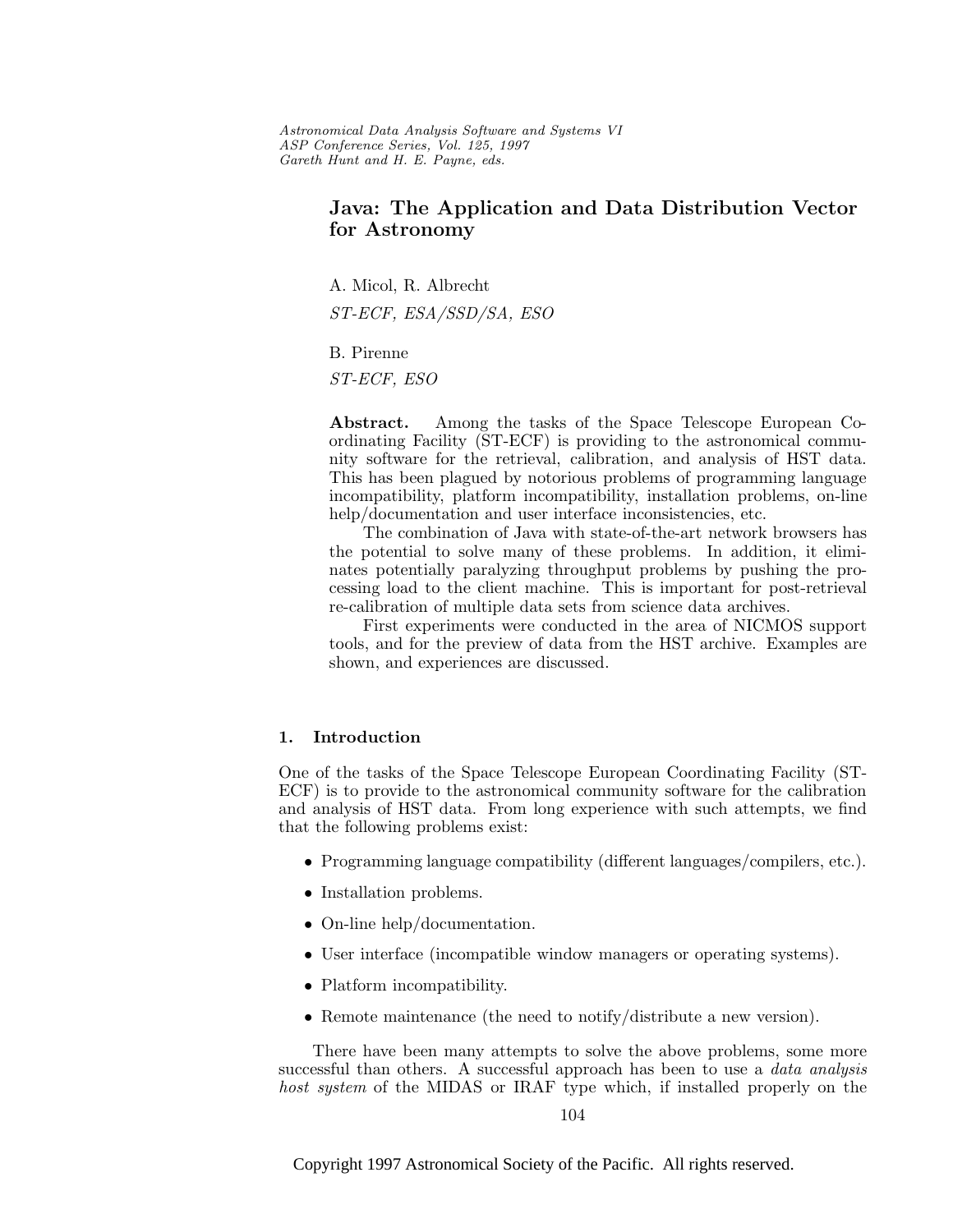target site, will overcome most, if not all, of the above mentioned problems, except for the remote maintenance. The main disadvantage of this approach, however, is that it cannot benefit at all from software development going on in other disciplines, or in the commercial sector: with the exception of IDL, none of the major astronomical data analysis systems is being used outside of astronomy.

#### **2. Java on the Web**

Astronomers were quick to recognize the advantages of the World Wide Web for the distribution of information and documentation, and the Web has had a tremendous impact on astronomy.

While the distribution of information (text, images, video, sound) was thus solved, there still remained the problem of distributing what might be called computational functionality. Workarounds were introduced: a CGI (Common Gateway Interface) compliant software program was invoked on the server via a fill-in form, and the result was sent back as a Web page.

We note that this approach already solves many of the problems listed in the previous section: all users will be able to invoke this service as long as they have, for their particular platform, a Web browser which supports HTML forms. The problem of software system versions is also tackled, since there is now only one version: the one on the server. However, the most serious obstacles—that invoking the service puts a computational load on the server, and the stateless nature of the HTTP protocol—are still present.

In 1995, Sun Microsystems released Java. Its main advantage is that it produces architecture-neutral compiled code (applet) which can be transferred across the Web and can be statefully executed within the Web browser. If a link to such a page is followed, the page (encoded in ASCII) and the applet (encoded in ASCII-like pseudo-binary, called bytecode) are transferred to the client. The page contains the information required to operate the software, and the object code executes within the Web browser of the client, using it as a virtual machine.

The advantages of this approach cannot be overstated:

- No programming language incompatibilities (no re-compilation).
- Installation problems are eliminated: the software is ready to execute as soon as it arrives across the net.
- On-line help and documentation can seamlessly be provided through the hypertext capabilities of the Web.
- HTML allows easy user interface creation. In addition, the Web browsers provide a good UIF paradigm.
- Platform incompatibility is eliminated. Any platform which supports a Java capable browser becomes usable. The penetration of the Internet by the Web will make sure that the number of supported platforms will grow, and the capabilities of the browsers will be increased (since the commercial sector is very interested in the public having easy and cheap access to the Web).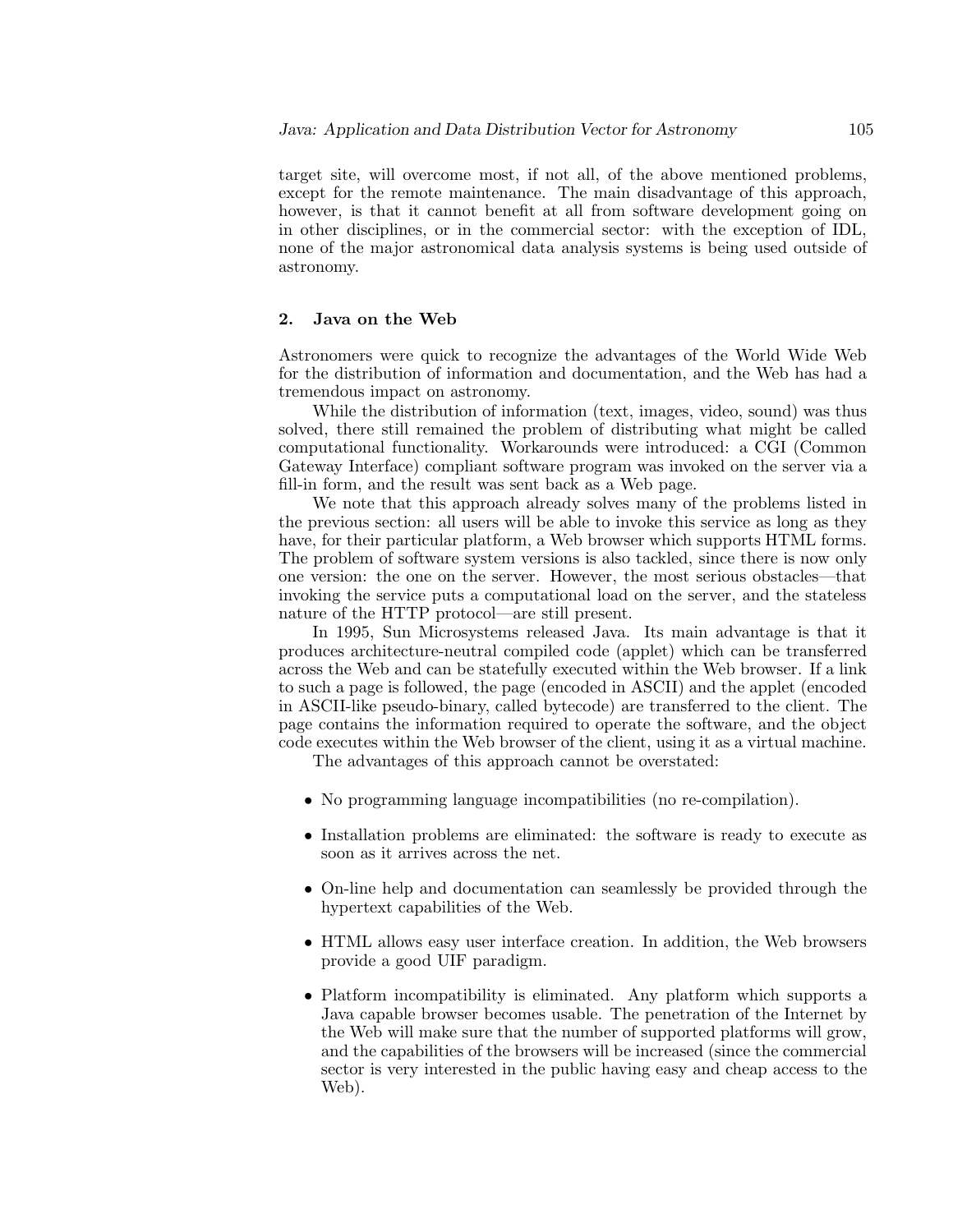• Remote maintenance. Any first link traversal and any reload forces a transfer of the current, i.e., most recent version of the page, plus the applet. This means that any change made to the software by the original authors is propagated to the users in a rapid and painless manner.

## **3. First Experiments**

When the above considerations became obvious in late 1995, we started a process of familiarization with Java. This was made difficult by the fact that Java was a moving target at that time: even books on the subject printed as late as October 1995 were already partially obsolete. And, we only had a beta release of the Java capable Netscape browser.

After overcoming these initial difficulties, however, it was possible to implement a few test applications in a relatively painless manner. In fact, we found that for many applications which do not require the software to run continuously, it was advantageous to use Javascript rather than Java applets: the code is more readable than the code for an applet, and it is visible on the HTML level, so that users can convince themselves of the correctness of the computation. They also can save the code locally and enhance or modify it.

This approach is particularly appealing for incorporating applets into technical documents, which normally only provide formulæ and, at best, examples. The Instrument Handbooks for the science instruments of the Hubble Space Telescope are a good example for this: they contain numerous formulæ and algorithms to calculate or estimate integration times, signal-to-noise, background, unit conversion, etc. We intend to produce applets for many of these functions, and to provide links to them from the electronic version of the handbooks.

## **3.1. Magnitude/Jansky Converter**

As a working example, we developed the Magnitude/Flux/Jansky Converter.<sup>1</sup> The tool is meant to help the community during proposal preparation for the NICMOS (Near Infrared Camera and Multi-Object Spectrometer) instrument, installed in the Hubble Space Telescope (HST) during the 2nd Servicing Mission in February 1997.

This tool is based on a fill-in form handled by a Javascript. The Javascript can recognize and respond to user events to behave like a spread-sheet: as soon as an input field is changed, all the others are automatically re-computed according to the chosen units. An error message is displayed if the input value is not appropriate. This feature, in particular, is not implementable with the CGI approach, where the form has to be submitted before the actual verification can be performed.

## **3.2. Archive Data Preview**

For several years, the HST archive has allowed previewing the data before requesting the retrieval of the entire data set. For images, this has been little more than a static display, but for spectra, the preview facility included a set of quick-look analysis tools like zooming and examining actual pixel values. As

<sup>1</sup>http://ecf.hq.eso.org/nicmos/tools/nicmos units tool.html